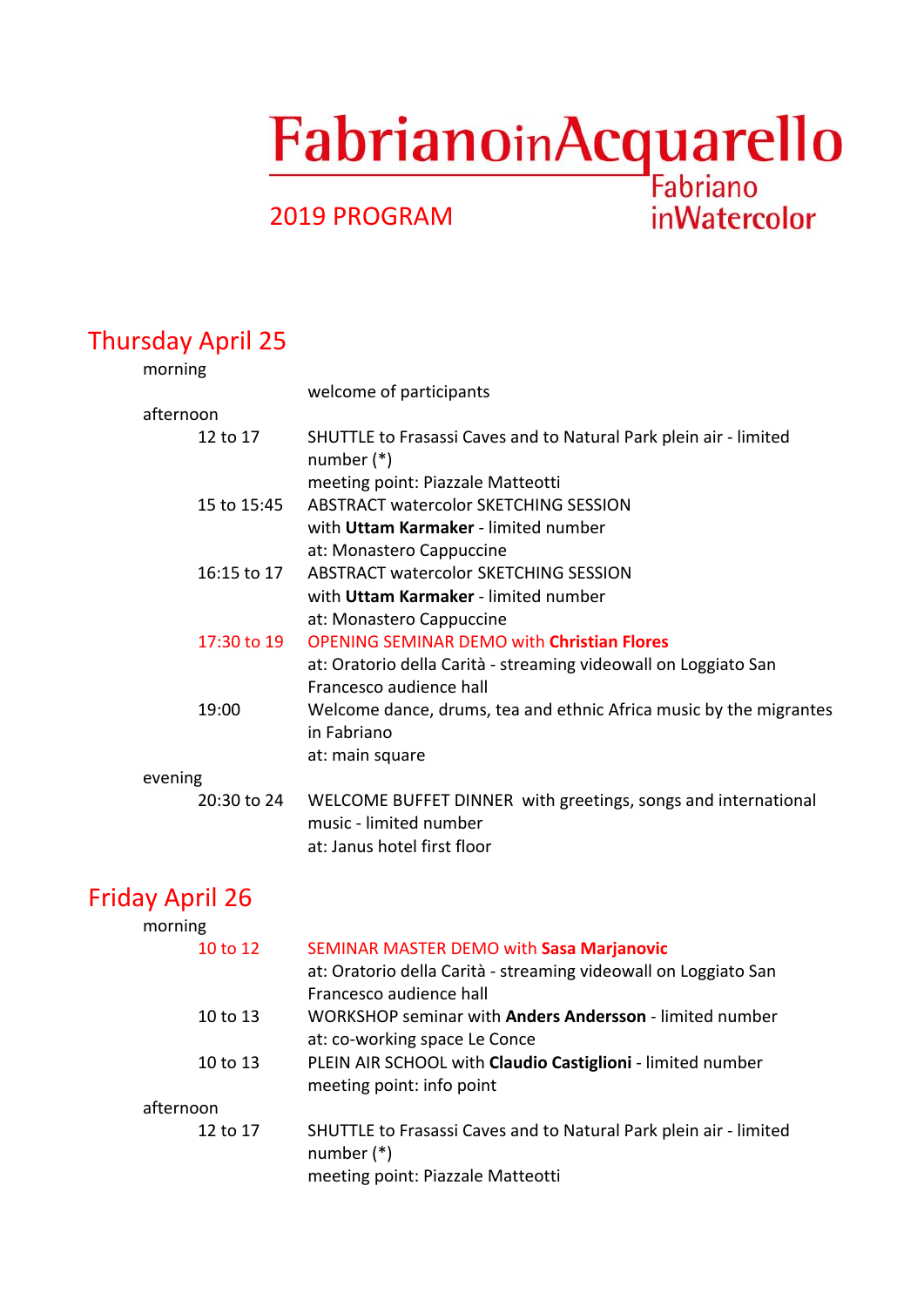| 13 to 17    | <b>DEMOS</b>                                                    |
|-------------|-----------------------------------------------------------------|
|             | Mona Omrani, Iran                                               |
|             | Pablo Rubén and Cesc Farré, Spain                               |
|             | Alojz Konec and Franc Golob, Slovenia                           |
|             | Pasqualino Fracasso, Italy                                      |
|             | at: Loggiato San Francesco audience hall                        |
| 15 to 15:45 | NUDE watercolor sketching sessions                              |
|             | with Gabriele Mazzara and Javier Gomesoto - limited number      |
|             | at: Monastero Cappuccine                                        |
| 16:15 to 17 | NUDE watercolor sketching sessions                              |
|             | with Gabriele Mazzara and Javier Gomesoto - limited number      |
|             | at: Monastero Cappuccine                                        |
| 17:30 to 19 | LECTURE and DEBATE: Master Sergey Temerev                       |
|             | "The five keys for a quality watercolor"                        |
|             | at: Oratorio della Carità - streaming videowall on Loggiato San |
|             | Francesco audience hall                                         |
| 20 to 21:30 | TYPICAL BUFFET THEMATIC DINNER - limited number                 |
|             | at: Monastero Cappuccine                                        |
| evening     |                                                                 |
| 21:30 to 24 | DEMOS & music - exchange of countries awards                    |
|             | Prafull Sawant, India                                           |
|             | Gonzalo Cid, Argentina                                          |
|             | at: Area Art club                                               |

# Saturday April 27

| morning     |                                                                 |
|-------------|-----------------------------------------------------------------|
| 10 to 13    | <b>COLLECTIVE RELATIONAL ART session with:</b>                  |
|             | <b>TESTIMONY DEMO: "Contemporary creative watercolor"</b>       |
|             | Teresa Jorda and Isabel Alosete, Spain                          |
|             | Angelo Gorlini, Italy                                           |
|             | Roberto Zangarelli, Italy                                       |
|             | at: Loggiato San Francesco audience hall                        |
|             | All LEADERS and ARTIST COLLECTIVE PAINTING                      |
|             | at: main square                                                 |
| 13:00       | <b>Collective YEAR PHOTO</b>                                    |
|             | at: main Square and Piazzetta del Podestà                       |
| afternoon   |                                                                 |
| 14 to 17    | WORKSHOP seminar with Kauser Hossain - limited number           |
|             | at: co-working space Le Conce                                   |
| 14 to 17    | PLEIN AIR SCHOOL with Raffaele Ciccaleni - limited number       |
|             | meeting point: info point                                       |
| 15 to 17    | SEMINAR MASTER DEMO with Ilya Ibryaev                           |
|             | at: Oratorio della Carità - streaming videowall on Loggiato San |
|             | Francesco audience hall                                         |
| 17 to 17:30 | MEETING with Fabriano Mayor for acknowledgment of official      |
|             | honorary awards to a senior and a junior artist of              |
|             | FabrianoInaAcquarello 2019                                      |
|             |                                                                 |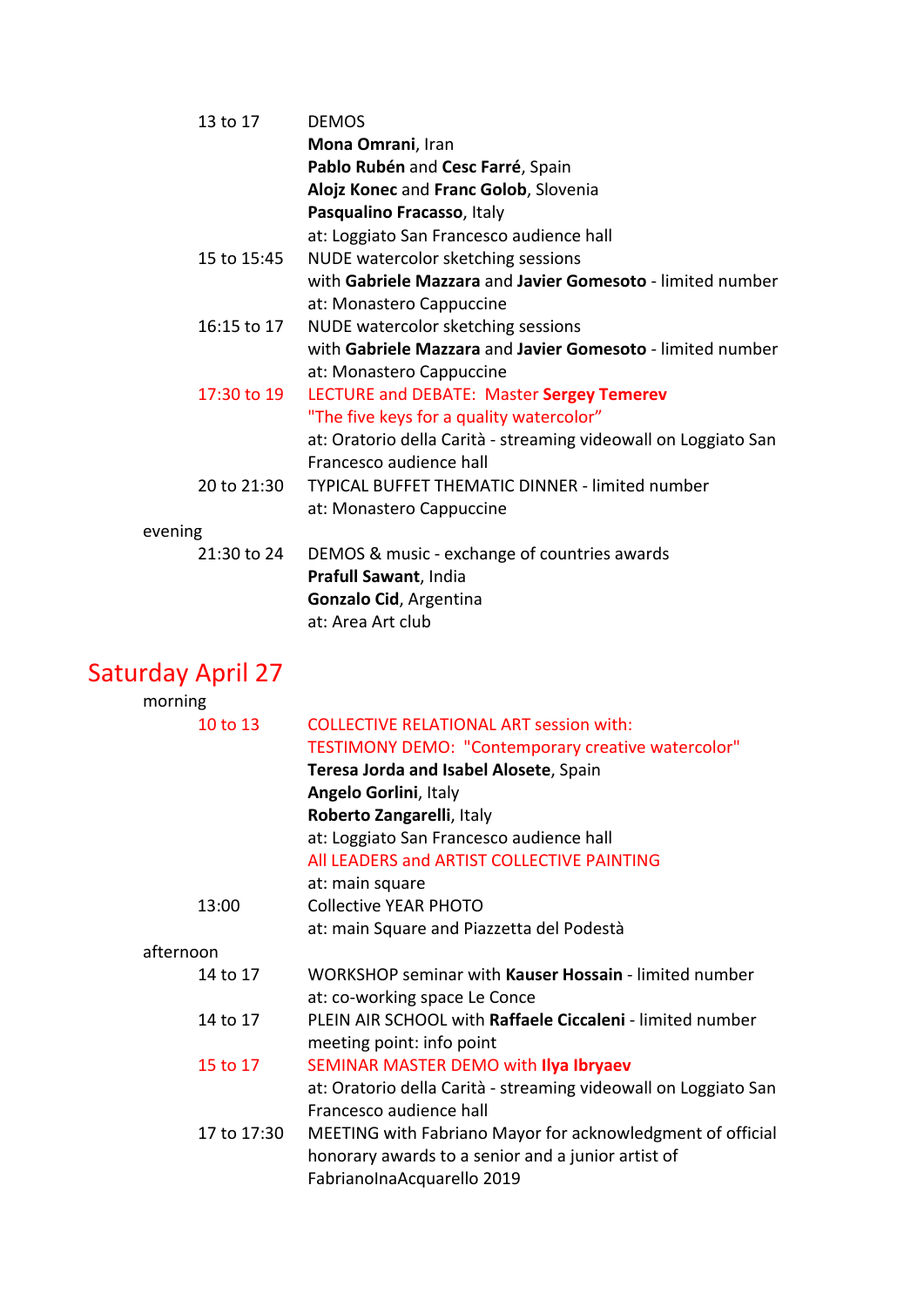| 17:30 to 19     | introdution by Alfonso Tejada<br>at: Oratorio della Carità - streaming videowall on Loggiato San<br>Francesco audience hall<br>SEMINAR MASTER DEMO with Dario Percy Ccallo<br>at: Oratorio della Carità - streaming videowall on Loggiato San<br>Francesco audience hall |
|-----------------|--------------------------------------------------------------------------------------------------------------------------------------------------------------------------------------------------------------------------------------------------------------------------|
| 20 to 21:30     | <b>TYPICAL BUFFET THEMATIC DINNER - limited number</b><br>at: Monastero Cappuccine                                                                                                                                                                                       |
| evening         |                                                                                                                                                                                                                                                                          |
| 21 to 24        | <b>SQUARE PARTY with TYPICAL DANCES and BUFFET</b><br>NOTE: all participants are invited to wear something typical from<br>their country<br>at: main Square                                                                                                              |
| Sunday April 28 |                                                                                                                                                                                                                                                                          |
| morning         |                                                                                                                                                                                                                                                                          |
| 10 to 12        | SEMINAR MASTER DEMO with Yuko Nagayama<br>at: Oratorio della Carità - streaming videowall on Loggiato San<br>Francesco audience hall                                                                                                                                     |
| 10 to 13        | WORKSHOP seminar with Roberto Andreoli and Massimiliano locco -<br>limited number<br>at: co-working space Le Conce                                                                                                                                                       |
| 10 to 13        | PLEIN AIR SCHOOL with Silvia and Roberto Cariani - limited number<br>meeting point: info point                                                                                                                                                                           |
| afternoon       |                                                                                                                                                                                                                                                                          |
| 12 to 17        | SHUTTLE to Frasassi Caves and to Natural Park plein air - limited<br>number $(*)$<br>meeting point: Piazzale Matteotti                                                                                                                                                   |
| 13 to 17        | <b>DEMOS</b><br>La Fe, Thailand<br>Wen Ray Hugo, Taiwan<br>Yuri Lomkov, Russia<br>Xi Guo, China<br>at: Loggiato San Francesco audience hall                                                                                                                              |
| 15 to 15:45     | PORTRAIT watercolor sketching sessions<br>with Atul Panase - limited number<br>at: Monastero Cappuccine                                                                                                                                                                  |
| 16:15 to 17     | PORTRAIT watercolor sketching sessions<br>with Atul Panase - limited number<br>at: Monastero Cappuccine                                                                                                                                                                  |
| 17:30 to 19     | PANEL and DEBATE: "What is Happening in the Art Materials<br>Industry" Laurin McCracken in an open discussion with the brands<br>at: Oratorio della Carità - streaming videowall on Loggiato San<br>Francesco audience hall                                              |
| evening         |                                                                                                                                                                                                                                                                          |
| 20:00           | Leader meeting (only for leaders)<br>at: Palazzo Moscatelli                                                                                                                                                                                                              |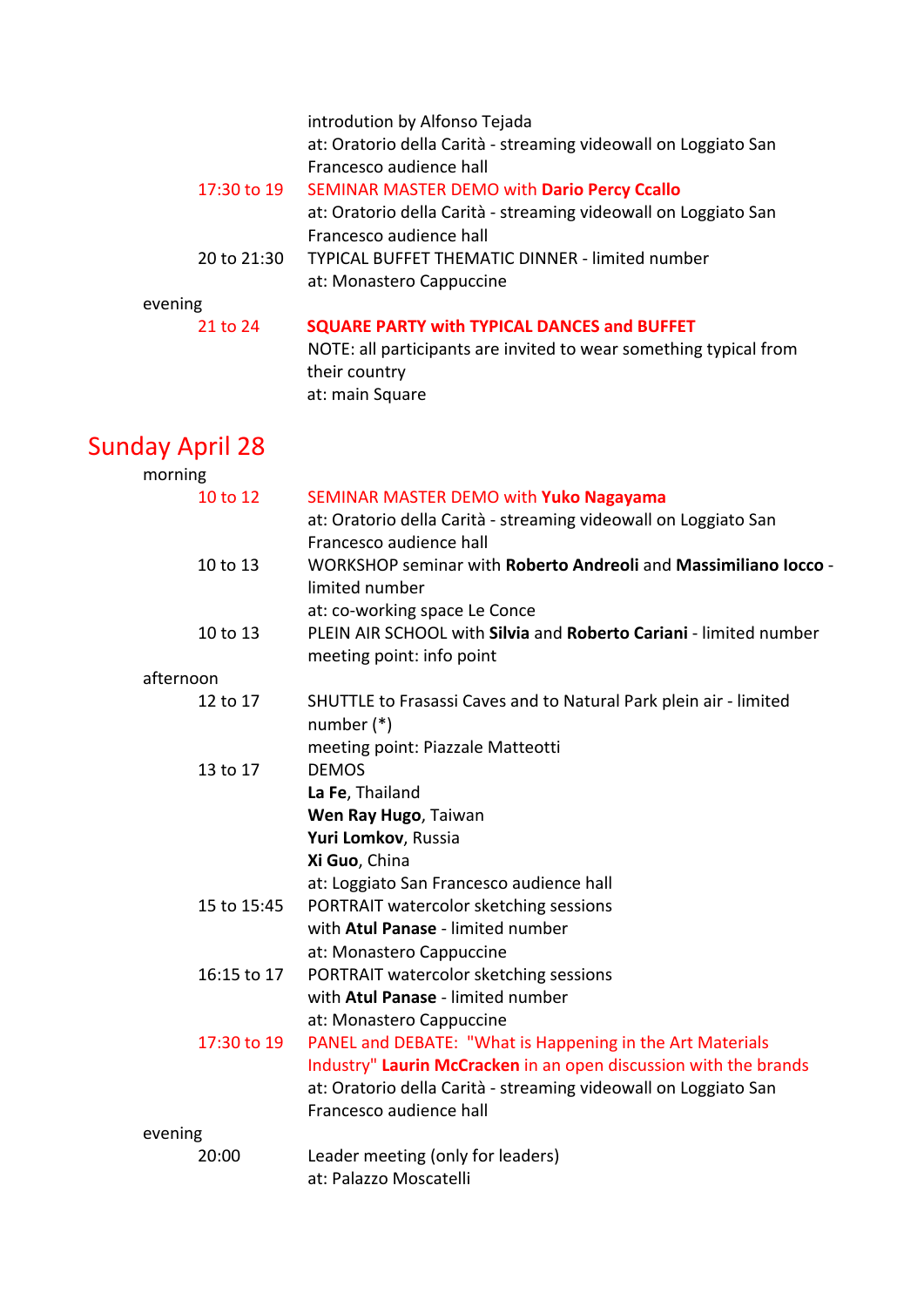# Monday April 29

| morning                |                                                                                                                                             |
|------------------------|---------------------------------------------------------------------------------------------------------------------------------------------|
| 10 to 12               | <b>SEMINAR MASTER DEMO with Thomas Schaller</b><br>at: Oratorio della Carità - streaming videowall on Loggiato San                          |
|                        | Francesco audience hall                                                                                                                     |
| 10 to 13               | WORKSHOP seminar with Didier Brot "synthetic paper"- limited                                                                                |
| number                 |                                                                                                                                             |
| 10 to 13               | at: co-working space Le Conce<br>PLEIN AIR SCHOOL with Minh Dam - limited number<br>meeting point: info point                               |
| afternoon              |                                                                                                                                             |
| 12 to 17               | SHUTTLE to Frasassi Caves and to Natural Park plein air - limited<br>number $(*)$                                                           |
| 14 to 17               | meeting point: Piazzale Matteotti<br><b>DEMOS</b>                                                                                           |
|                        | Ali Abbas Syed, Pakistan                                                                                                                    |
|                        | Liao Xiao Ping, Hong Kong                                                                                                                   |
|                        | Tom Bucci, USA                                                                                                                              |
|                        | at: Loggiato San Francesco audience hall                                                                                                    |
| 15 to 15:45            | STILL LIFE watercolor sketching sessions                                                                                                    |
|                        | with Giovanni Balzarani - limited number                                                                                                    |
|                        | at: Monastero Cappuccine                                                                                                                    |
| 16:15 to 17            | STILL LIFE watercolor sketching sessions                                                                                                    |
|                        | with Giovanni Balzarani - limited number                                                                                                    |
|                        | at: Monastero Cappuccine                                                                                                                    |
| 17:30 to 19            | LECTURE and DEBATE: Vladimir Merchensky                                                                                                     |
|                        | "Watercolor grammar"                                                                                                                        |
|                        | at: Oratorio della Carità - streaming videowall on Loggiato San                                                                             |
|                        | Francesco audience hall                                                                                                                     |
| 19:30                  | announce of the 70 selected artwork for travelling exhposition                                                                              |
|                        | at: Oratorio della Carità - streaming videowall on Loggiato San                                                                             |
|                        | Francesco audience hall                                                                                                                     |
| evening<br>21:30 to 24 | DEMOS & music - exchange of countries awards                                                                                                |
|                        | Eudes Correja, Brazil/Portugal                                                                                                              |
|                        | Jansen Chow, Malaysia                                                                                                                       |
|                        | at: Area Art club                                                                                                                           |
|                        |                                                                                                                                             |
| Every day              |                                                                                                                                             |
| 10 to 20               | The <b>INFO POINT</b> is open to withdraw your reservation vouchers<br>at: main square, beside the fountain                                 |
| 10 to 20               | The RED POINT is open to register, withdraw your badge, catalogues<br>and GADGET<br>at: Piazzetta del Podestà                               |
| 10 to 20               | The ARTIST MEETING POINTS and the ALL DAY food place are open<br>to have foods, discuss, meet, paint, demonstrate and exchange<br>knowledge |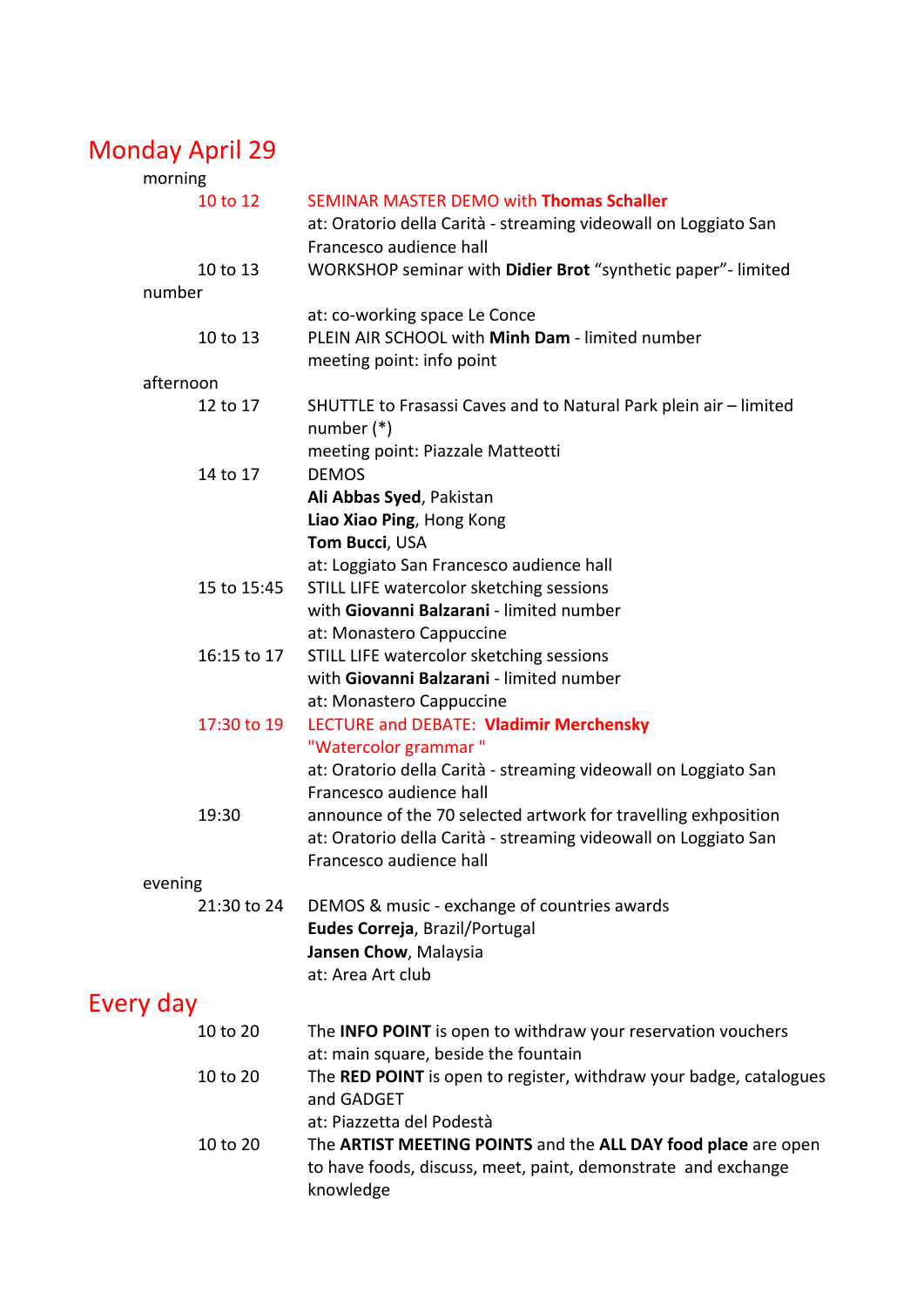- at: Centro Sociale Piazzetta del Podestà
- at: Giardino Monastero Cappuccine
- 9 to 20 The **BRAND POINT** is open to demonstrate products and new art materials
	- at: Chiostro S. Biagio
- 10 to 20 The **EXHIBITION** are open
	- at: locations as from map

#### **HOTEL, RESTAURANT and BAR supporter**

lunch, dinner, wine bar, or happy hour are served for special discount at the supporter Bar and Restaurant only if you show your badge – find the bar and restaurant that support our event by their window stickers – please be so kind to choose them.

----------------------------------------------------

**NOTE:** please register your presence by the online form – registration is needed for all participants who will attend the program and will use the facilities provided by the organization, not only artist – the form is at:

http://www.internationalwatercolormuseum.it/fabrianoinacquarello/

#### **reservation is needed for all "limited number" appointments**

"limited number" means the appointments with closed number of participants - to participate them it is necessary to book your place in advance by the online form for some of them there will be a fee to pay, some are no fee, but the number of participants is limited for logistic and security matters

(\*) means: only 35 places a day - the shuttle and plein air are free - the ticket to the Frasassi Cave is 18 Euro

2 places plein air every day: Thursday = S.Vittore, Vallescappuccia Friday = S.Vittore, Sassoferrato Castle Sunday = S.Vittore, le copertelle di Serra S.Quirico Monday = S.Vittore, Genga Castle

Shuttle always leaves at 12:00 from Fabriano, Piazzale Matteotti Arrive at S. Vittore for first plein air at 12:20, The entrance at Caves is at 12:30 Shuttle leves to second plein air at 14:30 Shuttle leaves to Fabriano at 16:30

-----------------------------------------------------------------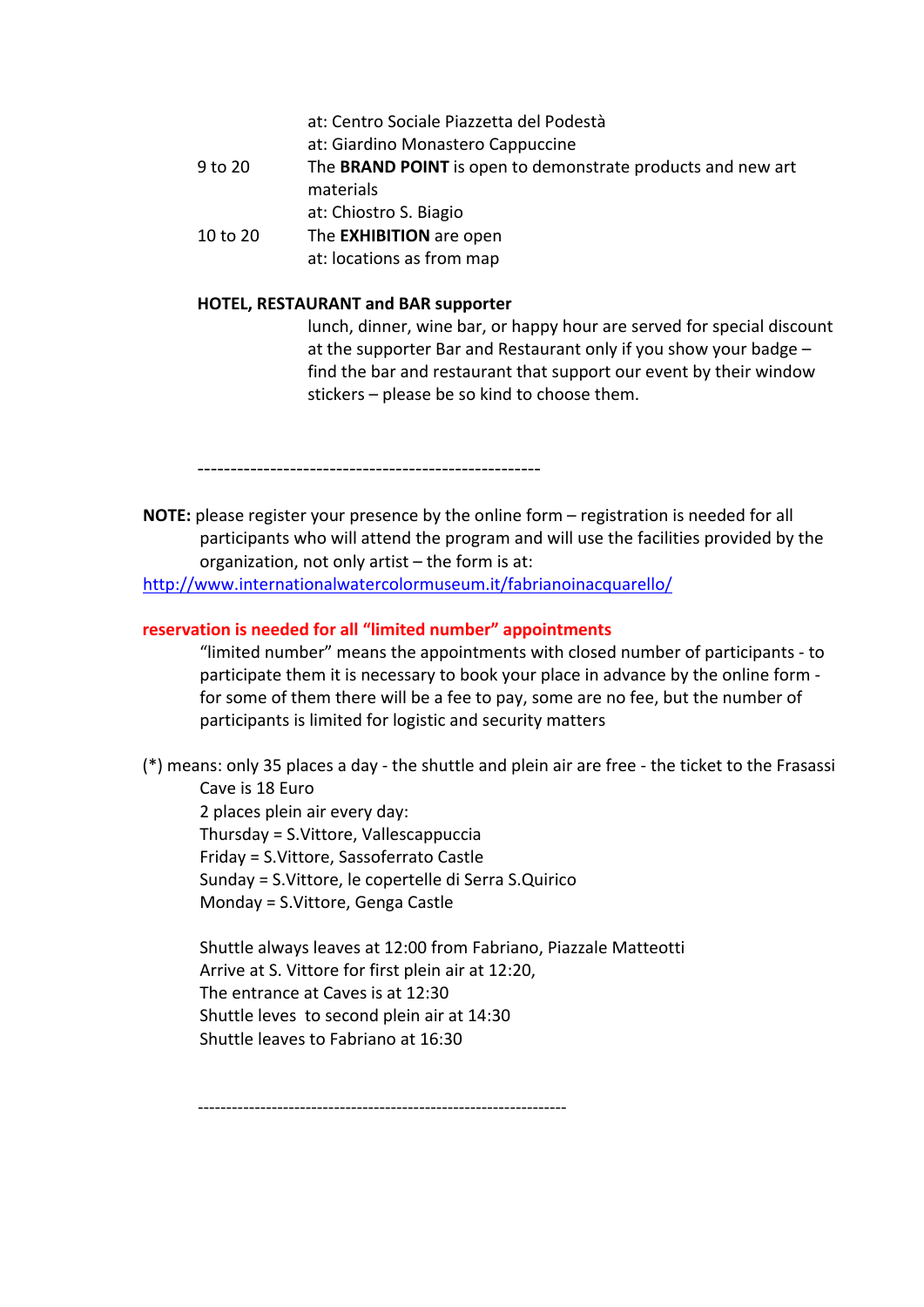# SEMINAR, DEMOS and LECTURES CALENDAR

| <b>Thursday April 25</b> |          |                                                                         |
|--------------------------|----------|-------------------------------------------------------------------------|
|                          | 17:30    | <b>OPENING NEW TALENT SEMINAR - Christian Flores, Peru/Italy</b>        |
| <b>Friday April 26</b>   |          |                                                                         |
|                          | 10:00    | SEMINAR - Sasa Marjanovic, Serbia                                       |
|                          | 13:00    | DEMO - Mona Omrani, Iran                                                |
|                          | 14:00    | DEMO - Pablo Rubén and Cesc Farré, Spain                                |
|                          | 15:00    | DEMO - Alojz Konec and Franc Golob, Slovenia                            |
|                          | 16:00    | DEMO - Pasqualino Fracasso, Italy                                       |
|                          | 17:30    | LECTURE and DEBATE - Sergey Temerev, Russia                             |
|                          |          | "The five keys for a quality watercolor"                                |
|                          | 21:30    | DEMO - Prafull Sawant, India                                            |
|                          | 22:30    | DEMO - Gonzalo Cid, Argentina                                           |
|                          |          | music by Milosz Nosiadek and Tiger Milk, Poland                         |
|                          |          | and by Microclima, Italy                                                |
| <b>Saturday April 27</b> |          |                                                                         |
|                          |          | TESTIMONY DEMO: "Contemporary creative watercolor"                      |
|                          | 10:00    | Teresa Jorda and Isabel Alosete, Spain                                  |
|                          | 11:00    | Angelo Gorlini, Italy                                                   |
|                          | 12:00    | Roberto Zangarelli, Italy                                               |
|                          | 15:00    | SEMINAR - Ilya Ibryaev, Russia                                          |
|                          | 17:30    | SEMINAR - Dario Percy Callo, Peru                                       |
| <b>Sunday April 28</b>   |          |                                                                         |
|                          | 10:00    | SEMINAR - Yuko Nagayama, Japan                                          |
|                          | 13:00    | La Fe, Thailand                                                         |
|                          | 14:00    | DEMO - Wen Ray Hugo, Taiwan                                             |
|                          | 15:00    | DEMO - Yuri Lomkov, Russia                                              |
|                          | 16:00    | DEMO - Xi Guo, China                                                    |
|                          | 17:30    | PANEL and DEBATE: "What is Happening in the Art Materials               |
|                          |          | Industry" Laurin McCracken in an open discussion with the brands        |
| <b>Monday April 29</b>   |          |                                                                         |
|                          | 10:00    | SEMINAR - Thomas Schaller, USA                                          |
|                          | 14:00    | DEMO - Ali Abbas Syed, Pakistan                                         |
|                          | 15:00    | DEMO - Liao Xiao Ping, Hong Kong                                        |
|                          | 16:00    | DEMO-Tom Bucci, USA                                                     |
|                          | 17:30    | LECTURE and DEBATE: Vladimir Merchensky                                 |
|                          |          | "Watercolor grammar"                                                    |
|                          | 21:30    | DEMO - Eudes Correja, Brazil/Portugal                                   |
|                          | 22:30    | DEMO - Jansen Chow, Malaysia                                            |
|                          |          | music by Vladimir Merchensky and Daniel Bejarano Casarino,<br>Argentina |
| Every day                |          |                                                                         |
|                          | 10 to 20 | all day at the artist meeting point, on Loggiato San Francesco, all the |
|                          |          | above performances will be video wall live streamed - the place is      |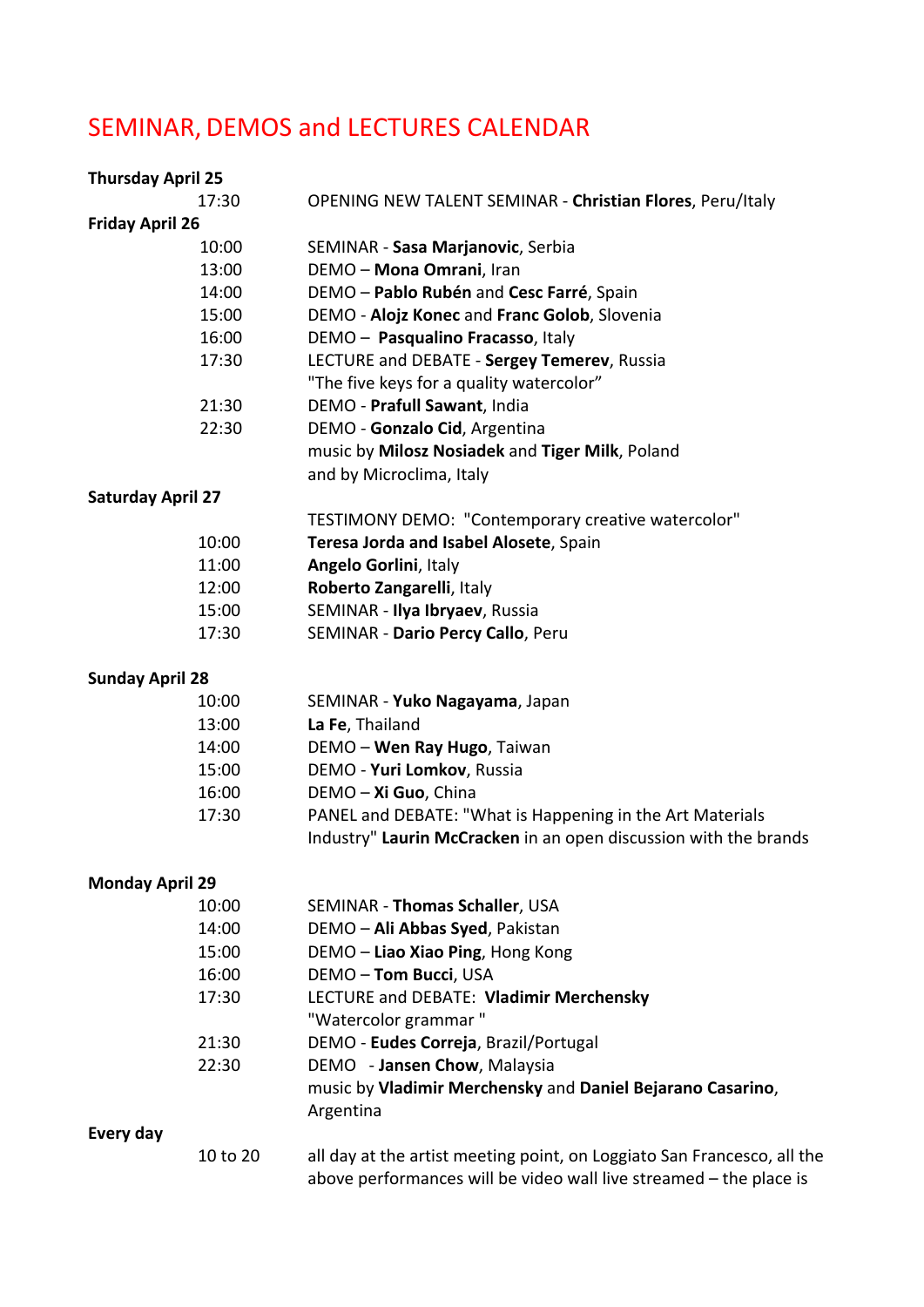than open to any other DEMOS in the free time, they must be previously agreed with the curator of convention

Seminar and Demos paintings will be exhibited at International Watercolor Museum from a few hours after the performance

-----------------------------------------------------------------

# WORKSHOP, PLEIN AIR SCHOOL and SKETCHING SESSION CALENDAR – limited number

#### **Thursday April 25**

|                          | 15 to 15:45 | ABSTRACT watercolor SKETCHING SESSION                         |
|--------------------------|-------------|---------------------------------------------------------------|
|                          | 16:15 to 17 | ABSTRACT watercolor SKETCHING SESSION                         |
|                          |             | with Uttam Karmaker                                           |
| <b>Friday April 26</b>   |             |                                                               |
|                          | 10 to 13    | <b>WORKSHOP seminar with Anders Andersson</b>                 |
|                          | 10 to 13    | PLEIN AIR SCHOOL with Claudio Castiglioni                     |
|                          | 15 to 15:45 | NUDE watercolor sketching sessions                            |
|                          | 16:15 to 17 | NUDE watercolor sketching sessions                            |
|                          |             | with Gabriele Mazzara and Javier Gomesoto                     |
| <b>Saturday April 27</b> |             |                                                               |
|                          | 14 to 17    | <b>WORKSHOP seminar with Kauser Hossain</b>                   |
|                          | 14 to 17    | PLEIN AIR SCHOOL with Raffaele Ciccaleni                      |
| <b>Sunday April 28</b>   |             |                                                               |
|                          | 10 to 13    | WORKSHOP seminar with Roberto Andreoli and Massimiliano locco |
|                          | 10 to 13    | PLEIN AIR SCHOOL with Silvia and Roberto Cariani              |
|                          | 15 to 15:45 | PORTRAIT watercolor sketching sessions                        |
|                          | 16:15 to 17 | PORTRAIT watercolor sketching sessions with Atul Panase       |
| <b>Monday April 29</b>   |             |                                                               |
|                          | 10 to 13    | WORKSHOP seminar with Didier Brot "synthetic paper"           |
|                          | 10 to 13    | PLEIN AIR SCHOOL with Minh Dam                                |
|                          | 15 to 15:45 | STILL LIFE watercolor sketching sessions                      |
|                          | 16:15 to 17 | STILL LIFE watercolor sketching sessions                      |
|                          |             | with Giovanni Balzarani                                       |

-----------------------------------------------------------------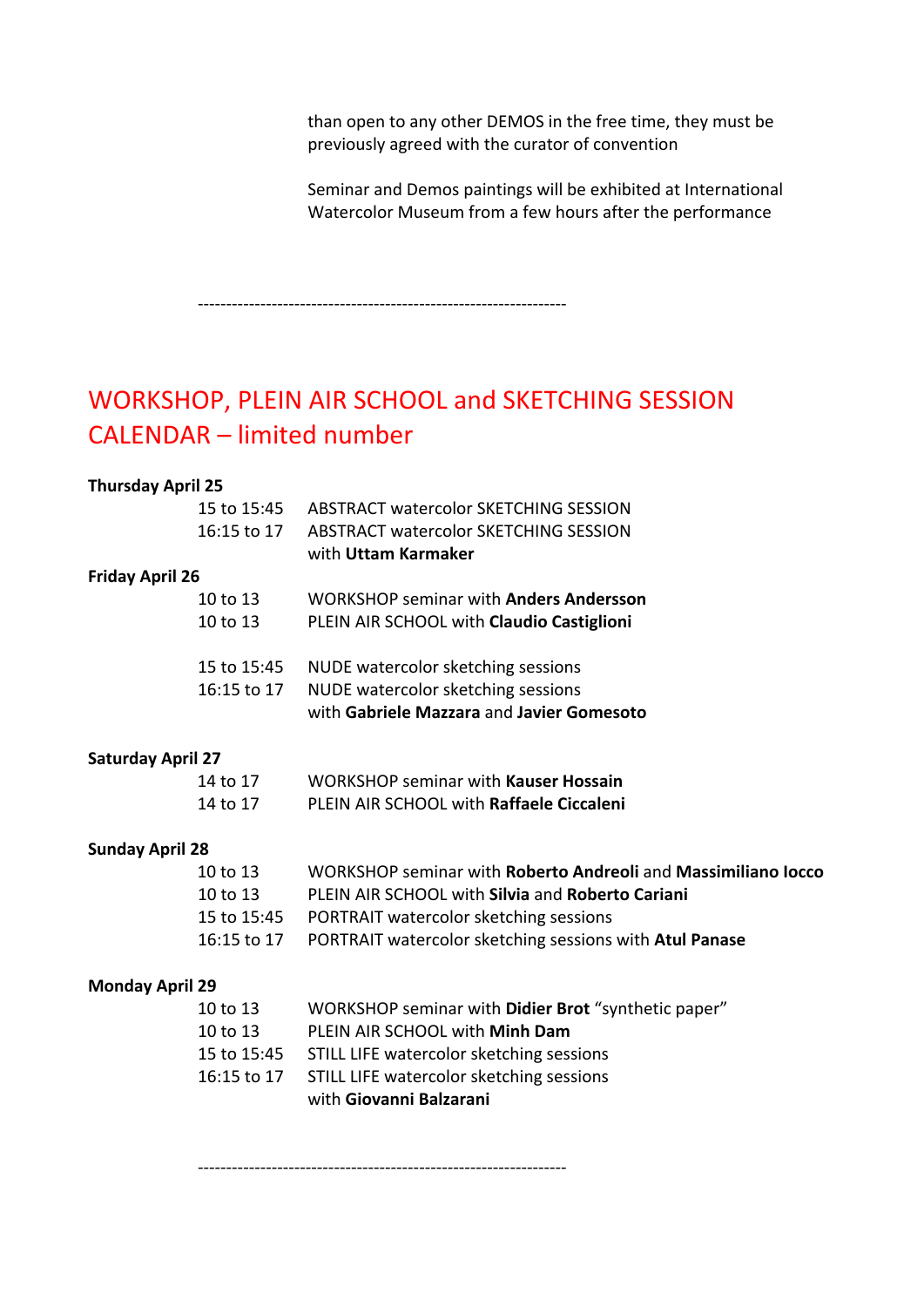## THE EXIBITION PLACES – open every day from 10:00 to 20:00

#### **- Ex Monastero delle Cappuccine**

BULGARIA / MEXICO / ISRAEL / ARGENTINA / IRAN / ROMANIA / INDIA / PORTUGAL / SUDAN / HOG KONG / PERU / MALAYSIA / LUSSEMBURGO

#### **- Chiesa San. Filippo**

FRANCIA / LITHU / INTERNATIONAL

#### **- Chiesa San. Biagio**

LATVIA / BELGIO / BELARUS / RUSSIA / SCOTLAND / PAKISTAN/ TAIWAN

#### **- Pinacoteca Civica Bruno Molajoli**

BRAZIL / AUSTRIA / GIAPPONE / USA / AUSTRALIA / BANGLADESH / CHILE / CANADA / NORDIC CO. SPAIN / ALBANIA and GREECE / UAE / COLOMBIA

#### **- Muso dell'Acquarello**

Seminar and demos

#### **- Complesso San. Benedetto**

SLOVENIA / SRILANKA / COSTA RICA / ENGLAND / ESTONIA / GERMANY

#### **- Chiesa di San. Benedetto**

UKRAINA / EAST EU CP. / VIETNAM / KAZAKISTAN / SERBIA / FINLAND / DOMINICAN REP. And BOLIVIA / HOLAND / IRAQ and OMAN

**- Oratorio del Gonfalone** 

ITALY

#### **- Tennis club Cartiere**

THAILAND / KOREA / SWITZERLAND / NEPAL / POLAND / CINA / TURCHIA / PARAGUAY and ECUADOR / PHILIPPINE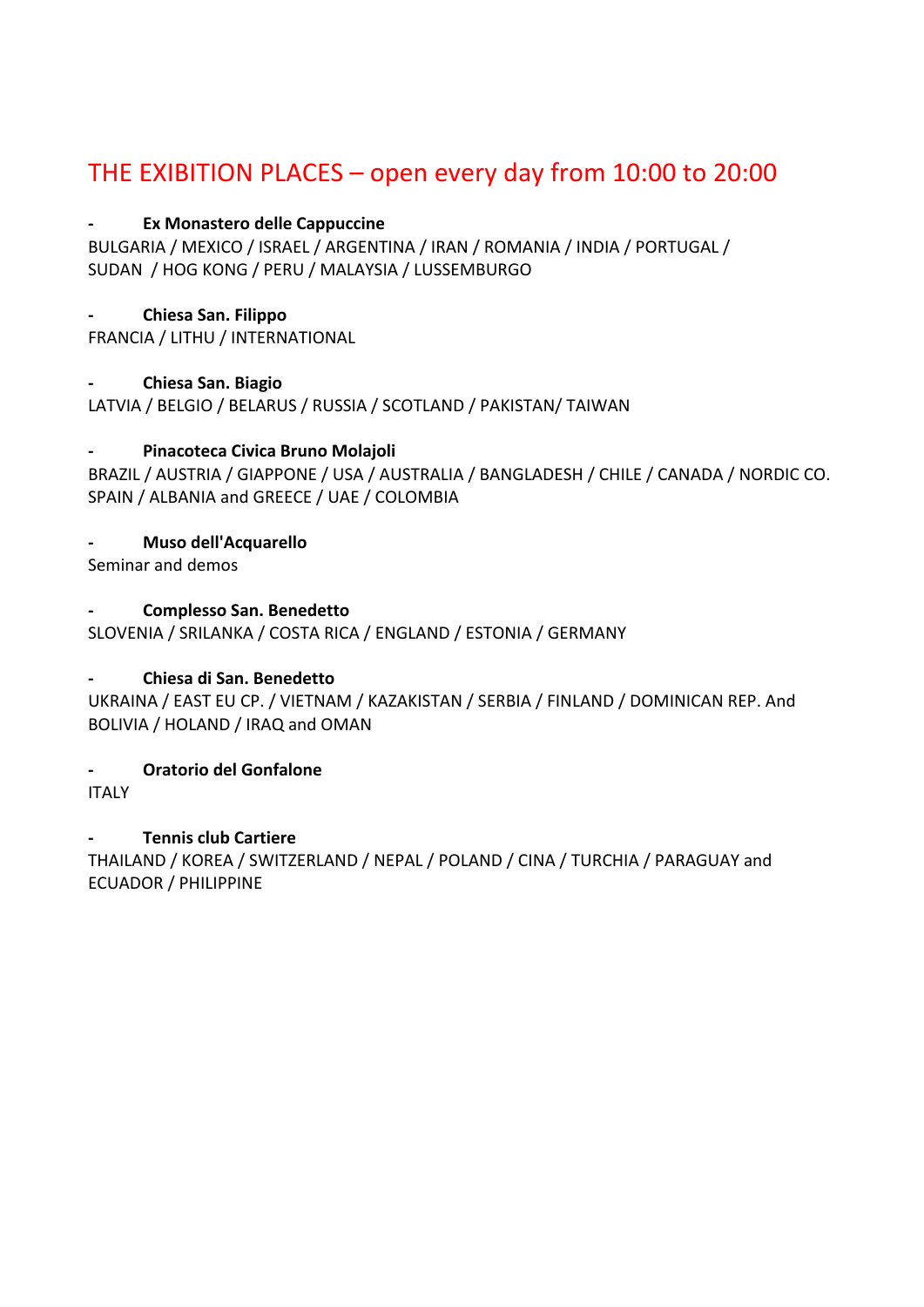# FabrianoinAcquarello

**inWatercolor** 

# PROGRAMMA 2019

# Giovedì 25 Aprile

| mattina |            |                                                                      |
|---------|------------|----------------------------------------------------------------------|
|         |            | accoglienza dei partecipanti                                         |
|         | pomeriggio |                                                                      |
|         | 12/17      | PULMAN per visita delle Grotte di Frasassi e plein air nel Parco     |
|         |            | Naturale – numero limitato (*)                                       |
|         |            | incontro: Piazzale Matteotti                                         |
|         | 15/15:45   | SKETCHING SESSION di ABSTRACT watercolor                             |
|         |            | con Uttam Karmaker - numero limitato                                 |
|         |            | presso: Monastero Cappuccine                                         |
|         | 16:15/17   | SKETCHING SESSION di ABSTRACT watercolor                             |
|         |            | con Uttam Karmaker - numero limitato                                 |
|         |            | presso: Monastero Cappuccine                                         |
|         | 17:30/19   | SEMINARIO DEMO di INAUGURAZIONE con Christian Flores                 |
|         |            | presso: Oratorio della Carità e streaming video presso auditorium    |
|         |            | Loggiato San Francesco                                               |
|         | 19:00      | Danze di benvenuto, percussioni, tea e music etnica Africana, a cura |
|         |            | dei migrantes di Fabriano                                            |
|         |            | presso: Piazza del Comune                                            |
| sera    |            |                                                                      |
|         | 20:30 / 24 | CENA di BENVENUTO a BUFFET con saluti, canzoni e musica              |
|         |            | internazionale - numero limitato                                     |
|         |            | presso: Janus hotel, piano primo                                     |

# Venerdì 26 Aprile

| mattina    |            |                                                                                                                                                       |
|------------|------------|-------------------------------------------------------------------------------------------------------------------------------------------------------|
|            |            | 10:00 / 12:00 SEMINAR MASTER DEMO with Sasa Marjanovic<br>presso: Oratorio della Carità e streaming video presso auditorium<br>Loggiato San Francesco |
|            | 10/13:00   | WORKSHOP con Anders Andersson - numero limitato<br>presso: spazio co-working Le Conce                                                                 |
|            | 10/13:00   | SCUOLA di PLEIN AIR SCHOOL con Claudio Castiglioni - numero<br>limitato<br>luogo di incontro: info point                                              |
| pomeriggio |            |                                                                                                                                                       |
|            | 12 / 17:00 | PULMAN per visita delle Grotte di Frasassi e plein air nel Parco<br>Naturale – numero limitato (*)<br>incontro: Piazzale Matteotti                    |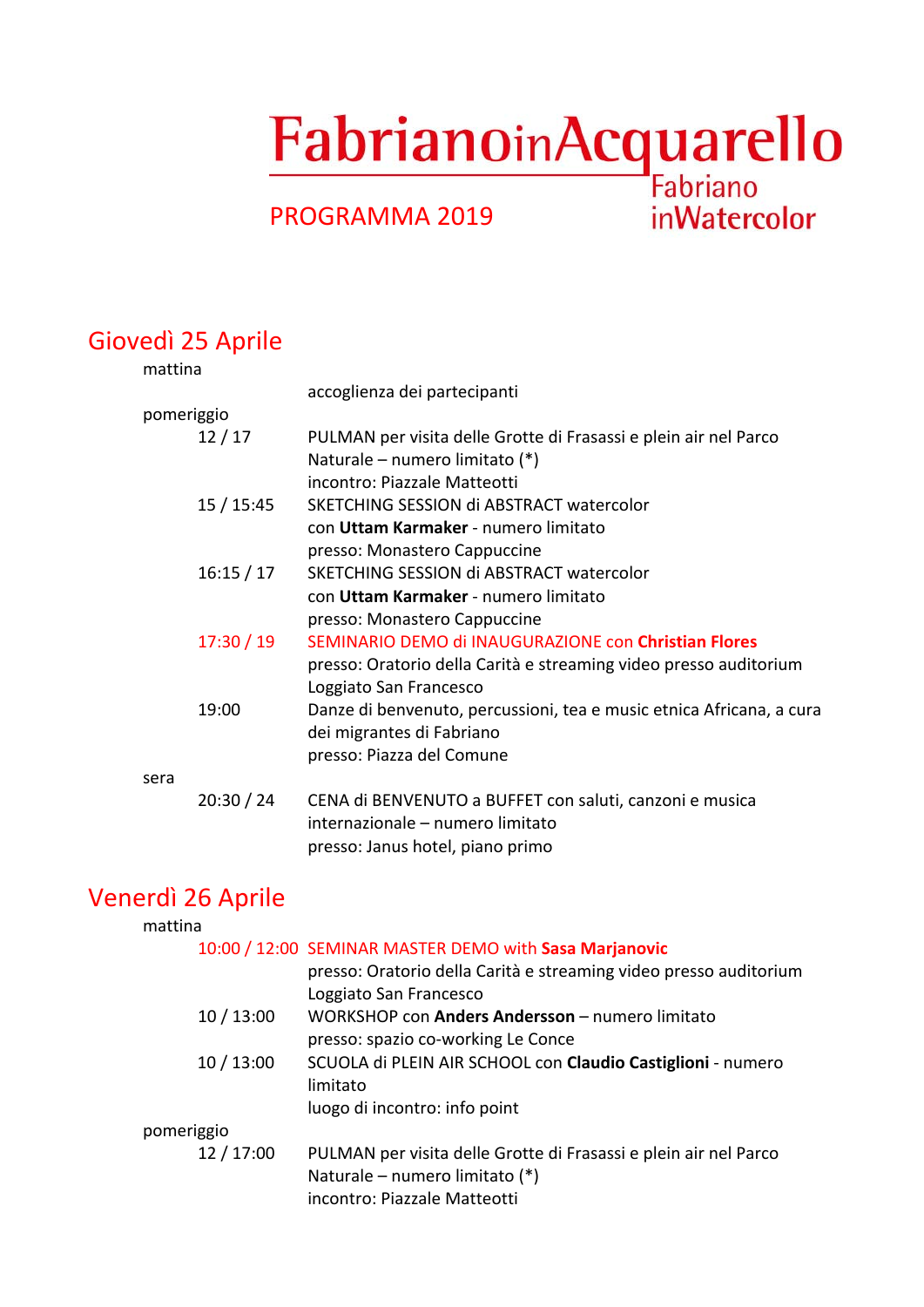|      | 13 / 17:00 | <b>DEMOS</b>                                                      |
|------|------------|-------------------------------------------------------------------|
|      |            | Mona Omrani, Iran                                                 |
|      |            | Pablo Rubén e Cesc Farré, Spain                                   |
|      |            | Alojz Konec e Franc Golob, Slovenia                               |
|      |            | Pasqualino Fracasso, Italy                                        |
|      |            | presso: auditorium Loggiato San Francesco                         |
|      | 15 / 15:45 | SKETCHING SESSION di NUDO in watercolor                           |
|      |            | con Gabriele Mazzara and Javier Gomesoto - numero limitato        |
|      |            | presso: Monastero Cappuccine                                      |
|      |            | 16:15 / 17:00 SKETCHING SESSION di NUDO in watercolor             |
|      |            | con Gabriele Mazzara and Javier Gomesoto - numero limitato        |
|      |            | presso: Monastero Cappuccine                                      |
|      |            | 17:30 / 19:00 CONFERENZA e DIBATTITO: Maestro Sergey Temerev      |
|      |            | "Le cinque leve di forza per un acquarello di qualità"            |
|      |            | presso: Oratorio della Carità e streaming video presso auditorium |
|      |            | Loggiato San Francesco                                            |
|      | 20/21:30   | CENA TIPICA a BUFFET - numero limitato                            |
|      |            | presso: Monastero Cappuccine                                      |
| sera |            |                                                                   |
|      |            | 21:30 / 24:00 DEMOS & musica – scambio di premi dai diversi paesi |
|      |            | Prafull Sawant, India                                             |
|      |            | Gonzalo Cid, Argentina                                            |
|      |            | presso: Area Art club                                             |

# Sabato 27 Aprile

| mattina    |                                                                                               |
|------------|-----------------------------------------------------------------------------------------------|
| 10/13:00   | ARTE COLLECTIVA RELAZIONALE con:                                                              |
|            | DEMO di TESTIMONIANZA: "L'acquarello creativo contemporaneo"                                  |
|            | Teresa Jorda ed Isabel Alosete, Spain                                                         |
|            | <b>Angelo Gorlini, Italy</b>                                                                  |
|            | Roberto Zangarelli, Italy                                                                     |
|            | presso: auditorium Loggiato San Francesco                                                     |
|            | PITTURA COLLETTIVA di TUTTI I LEADER e TUTTI GLI ARTISTI                                      |
|            | presso: Piazza del Comune                                                                     |
| 13:00      | FOTO ANNUALE di gruppo                                                                        |
|            | presso: Piazza del Comune e Piazzetta del Podestà                                             |
| pomeriggio |                                                                                               |
| 14 / 17:00 | WORKSHOP con Kauser Hossain - numero limitato                                                 |
|            | presso: spazio co-working Le Conce                                                            |
| 14 / 17:00 | SCUOLA di PLEIN AIR con Raffaele Ciccaleni - numero limitato                                  |
|            | luogo di incontro: info point                                                                 |
| 15/17:00   | SEMINAR MASTER DEMO con Ilya Ibryaev                                                          |
|            | presso: Oratorio della Carità e streaming video presso auditorium                             |
|            | Loggiato San Francesco                                                                        |
| 17 / 17:30 | MEETING con il Sindaco di Fabriano e consegna dei riconoscimenti                              |
|            | onorari ufficiali di FabrianolnaAcquarello 2019 ad un artista senior e a<br>un artista junior |
|            |                                                                                               |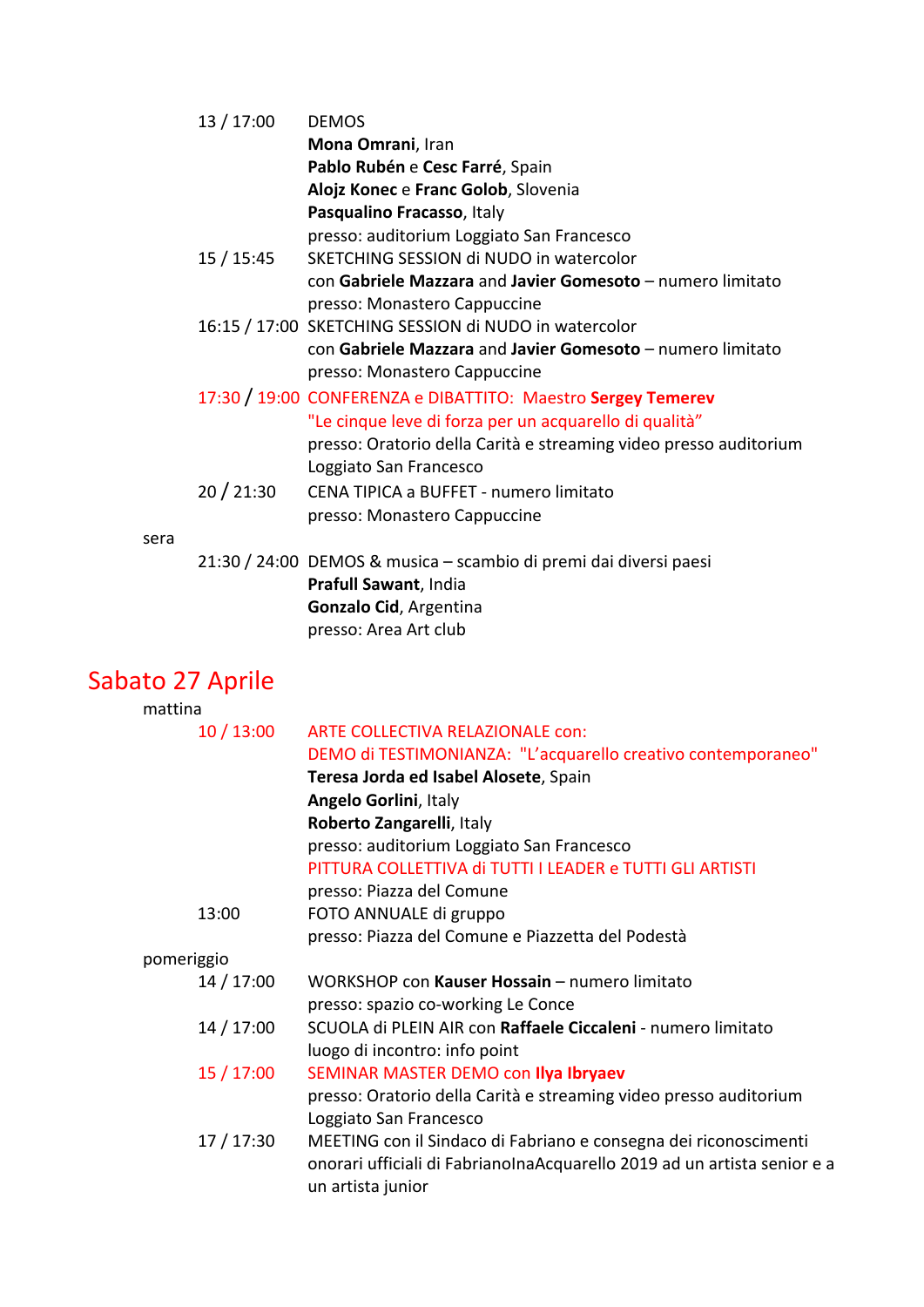|      |            | introduzione di Alfonso Tejada<br>presso: Oratorio della Carità e streaming video presso auditorium<br>Loggiato San Francesco |
|------|------------|-------------------------------------------------------------------------------------------------------------------------------|
|      | 17:30 / 19 | SEMINAR MASTER DEMO con Dario Percy Ccallo                                                                                    |
|      |            | presso: Oratorio della Carità e streaming video presso auditorium                                                             |
|      |            | Loggiato San Francesco                                                                                                        |
|      | 20/21:30   | CENA TIPICA a BUFFET - numero limitato                                                                                        |
|      |            | presso: Monastero Cappuccine                                                                                                  |
| sera |            |                                                                                                                               |
|      | 21/24:00   | <b>FESTA in PIAZZA con DANZE TIPICHE e BUFFET</b>                                                                             |
|      |            | NOTE: tutti I partecipanti sono invitati ad indossare un indumento                                                            |
|      |            | tipico del proprio paese                                                                                                      |
|      |            | presso: Piazza del Comune                                                                                                     |
|      |            |                                                                                                                               |

### Domenica 28 Aprile

| mattina    |            |                                                                             |
|------------|------------|-----------------------------------------------------------------------------|
|            | 10/12:00   | SEMINAR MASTER DEMO con Yuko Nagayama                                       |
|            |            | presso: Oratorio della Carità e streaming video presso auditorium           |
|            |            | Loggiato San Francesco                                                      |
|            | 10/13:00   | WORKSHOP con Roberto Andreoli e Massimiliano locco - numero                 |
|            |            | limitato                                                                    |
|            |            | presso: spazio co-working Le Conce                                          |
|            | 10/13:00   | SCUOLA di PLEIN AIR con Silvia e Roberto Cariani - numero limitato          |
|            |            | luogo di incontro: info point                                               |
| pomeriggio |            |                                                                             |
|            | 12 / 17:00 | PULMAN per visita delle Grotte di Frasassi e plein air nel Parco            |
|            |            | Naturale – numero limitato (*)                                              |
|            |            | incontro: Piazzale Matteotti                                                |
|            | 13 / 17:00 | <b>DEMOS</b>                                                                |
|            |            | La Fe, Thailand                                                             |
|            |            | Wen Ray Hugo, Taiwan                                                        |
|            |            | Yuri Lomkov, Russia                                                         |
|            |            | Xi Guo, China                                                               |
|            |            | presso: Loggiato San Francesco audience hall                                |
|            | 15 / 15:45 | SKETCHING SESSION di RITRATTO in watercolor                                 |
|            |            | con Atul Panase - numero limitato                                           |
|            |            | presso: Monastero Cappuccine                                                |
|            |            | 16:15 / 17:00 SKETCHING SESSION di RITRATTO in watercolor                   |
|            |            | con Atul Panase - numero limitato                                           |
|            |            | presso: Monastero Cappuccine                                                |
|            |            | 17:30 / 19:00 CONFERENZA e DIBATTITO: "Evoluzione nel mercato dei MATERIALI |
|            |            | ARTISTICI " Laurin McCracken ed i maggiori produttori internazionali        |
|            |            | presso: Oratorio della Carità e streaming video presso auditorium           |
|            |            | Loggiato San Francesco                                                      |
| sera       |            |                                                                             |
|            | 20:00      | Appuntamento dei Leader (solo per i leaders)                                |

presso: Palazzo Moscatelli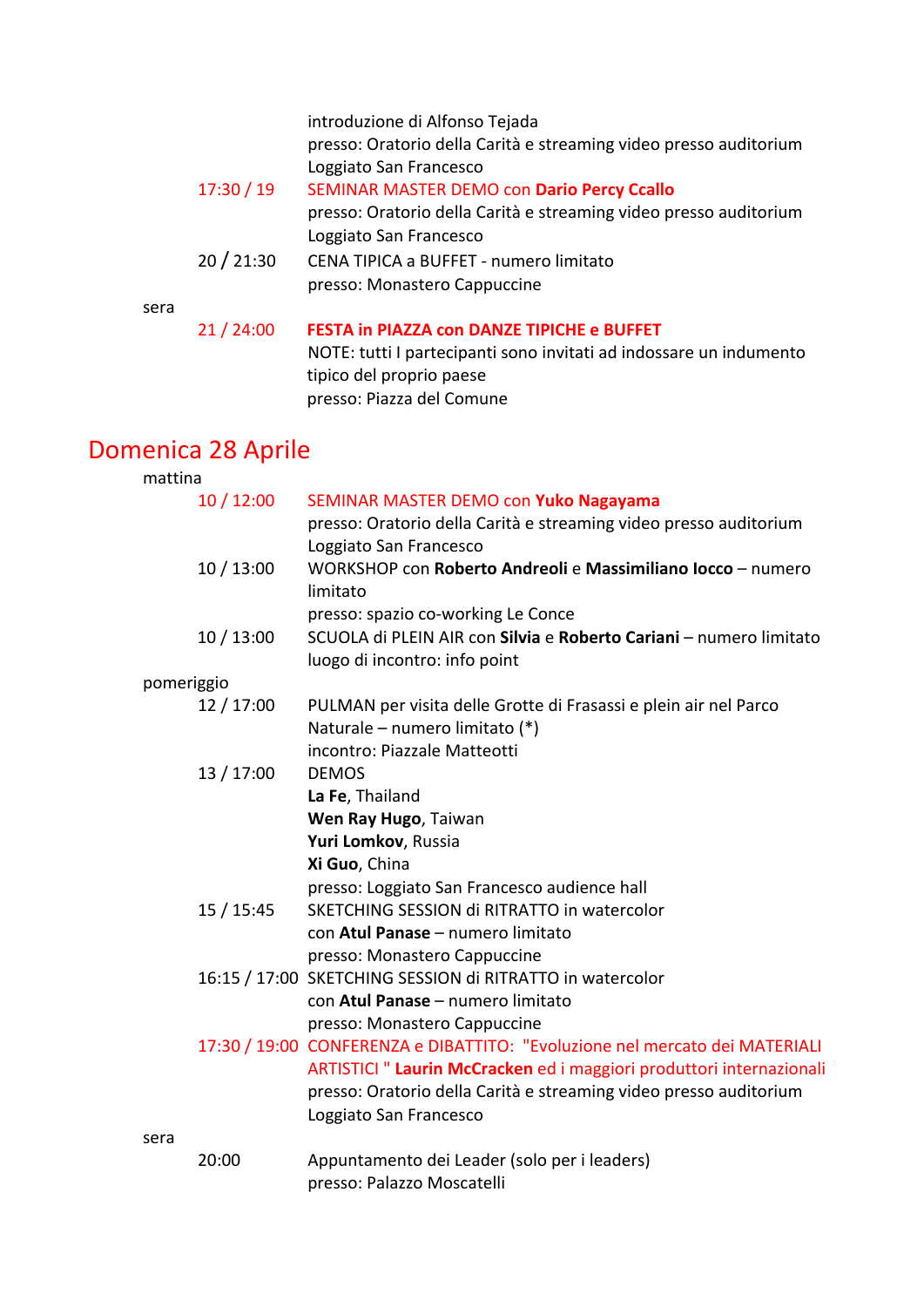# Lunedì 29 April

| mattina     |             |                                                                        |
|-------------|-------------|------------------------------------------------------------------------|
|             | 10 to 12:00 | SEMINAR MASTER DEMO con Thomas Schaller                                |
|             |             | presso: Oratorio della Carità e streaming video presso auditorium      |
|             |             | Loggiato San Francesco                                                 |
|             | 10 to 13:00 | WORKSHOP con Didier Brot "pittura su carta sintetica"- numero          |
|             |             | limitato                                                               |
|             |             | presso: spazio co-working Le Conce                                     |
|             | 10 to 13:00 | SCUOLA di PLEIN AIR con Minh Dam - numero limitato                     |
|             |             |                                                                        |
|             |             | luogo di incontro: info point                                          |
| pomeriggio  |             |                                                                        |
|             | 12/17:00    | PULMAN per visita delle Grotte di Frasassi e plein air nel Parco       |
|             |             | Naturale - numero limitato (*)                                         |
|             |             | incontro: Piazzale Matteotti                                           |
|             | 14 / 17:00  | <b>DEMOS</b>                                                           |
|             |             | Ali Abbas Syed, Pakistan                                               |
|             |             | Liao Xiao Ping, Hong Kong                                              |
|             |             | Tom Bucci, USA                                                         |
|             |             | presso: Loggiato San Francesco audience hall                           |
|             | 15/15:45    | SKETCHING SESSION di NATURA MORTA in watercolor                        |
|             |             | con Giovanni Balzarani - numero limitato                               |
|             |             | presso: Monastero Cappuccine                                           |
|             | 16:15/17    | SKETCHING SESSION di NATURA MORTA in watercolor                        |
|             |             | con Giovanni Balzarani - numero limitato                               |
|             |             | presso: Monastero Cappuccine                                           |
|             |             | 17:30 / 19:00 CONFERENZA e DIBATTITO: Vladimir Merchensky              |
|             |             | "La grammatica dell'Acquarello"                                        |
|             |             | presso: Oratorio della Carità e streaming video presso auditorium      |
|             |             | Loggiato San Francesco                                                 |
|             | 19:30       | Annuncio dei 70 artisti selezionati per l'esposizione itinerante       |
|             |             | presso: Oratorio della Carità e streaming video presso auditorium      |
|             |             | Loggiato San Francesco                                                 |
| sera        |             |                                                                        |
|             | 21:30 / 24  | DEMOS & musica – scambio di premi dai diversi paesi                    |
|             |             | Eudes Correja, Brazil/Portugal                                         |
|             |             | Jansen Chow, Malaysia                                                  |
|             |             |                                                                        |
|             |             | presso: Area Art club                                                  |
| Ogni giorno |             |                                                                        |
|             | 10/20:00    | All' INFO POINT potete ritirare i vouchers di prenotazione             |
|             |             | presso: Piazza del Comune                                              |
|             | 10/20:00    | Al RED POINT potete registrarvi, ritirare badge, cataloghi e gadget    |
|             |             | presso: Piazzetta del Podestà                                          |
|             | 10/20:00    | Gli ARTIST MEETING POINT dove è possibile mangiare durante tutto       |
|             |             | il giorno sono a disposizione per incontri, pittura, scambi, riunioni. |
|             |             | presso: Centro Sociale Piazzetta del Podestà                           |
|             |             | presso: Giardino Monastero Cappuccine                                  |
|             |             |                                                                        |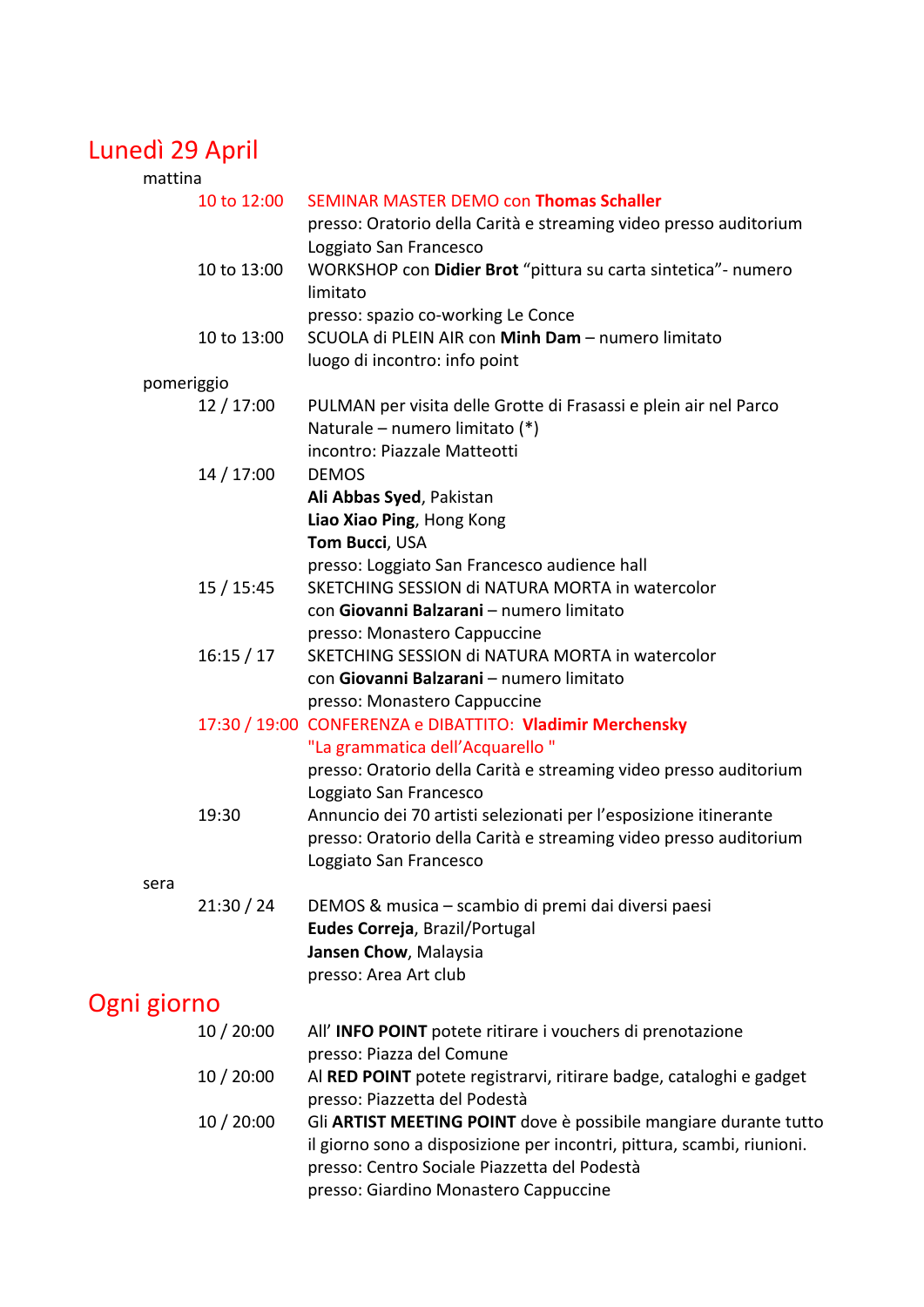- 9 / 20:00 Il **BRAND POINT** è a disposizione per informazioni su nuovi prodotti e materiali d'arte presso: Chiostro S. Biagio
- 10 / 20:00 Le **MOSTRE** sono aperte presso: I locali specificati nella mappa

#### **HOTEL, RESTAURANT e BAR supporter**

pranzi, cene, bar, wine bar, or happy hour, mostrando il vostro badge, sono disponibili a prezzi convenzionati presso i Bar e Restaurant Supporter - potete individuarli attraverso l'adesivo che espongono in vetrina – vi chiediamo gentilmente di sceglierli.

----------------------------------------------------

**NOTE:** gentilmente registrate la vostra presenza a FabrianoInAcquarello attraverso la scheda online – la registrazione è richiesta per tutti i partecipanti al programma, non solo agli artisti ma anche agli accompagnatori – trovate la scheda al seguente link:

http://www.internationalwatercolormuseum.it/fabrianoinacquarello/

#### **per tutti gli appuntamenti a "numero limitato" è necessaria la prenotazione**

la dicitura "a numero limitato" indica gli appuntamenti con un numero massimo di ingressi, per cui è necessario prenotare in anticipo attraverso la form online – per alcuni di essi sarà richiesto un costo, altri saranno gratuiti - i numeri di ingresso devono essere rispettati per motivi logistici e di sicurezza.

(\*): disponibili 35 posti al giorno – il pulman ed i plein air sono gratuiti – costo dell'ingresso alle Grotte di Frasassi è 18 Euro 2 plein air ogni giorno: Giovedì = S.Vittore, Vallescappuccia

Venerdì = S.Vittore, Sassoferrato Castle Sabato = S.Vittore, le copertelle di Serra S.Quirico Lunedì = S.Vittore, Castello di Genga

Il pulman parte alle ore 12:00 da Fabriano, Piazzale Matteotti Arriva at S. Vittore per il primo pleinair at 12:20, L'ingresso alle grotte è alle ore 12:30 Il pulman parte per il secondo plein air alle 14:30 Il pulman parte per tornare a Fabriano alle 16:30

-----------------------------------------------------------------

### CALENDARIO SEMINARI, DEMOS E CONFERENZE

**Giovedì 25 Aprile** 

17:30 OPENING NEW TALENT SEMINAR - **Christian Flores**, Peru/Italy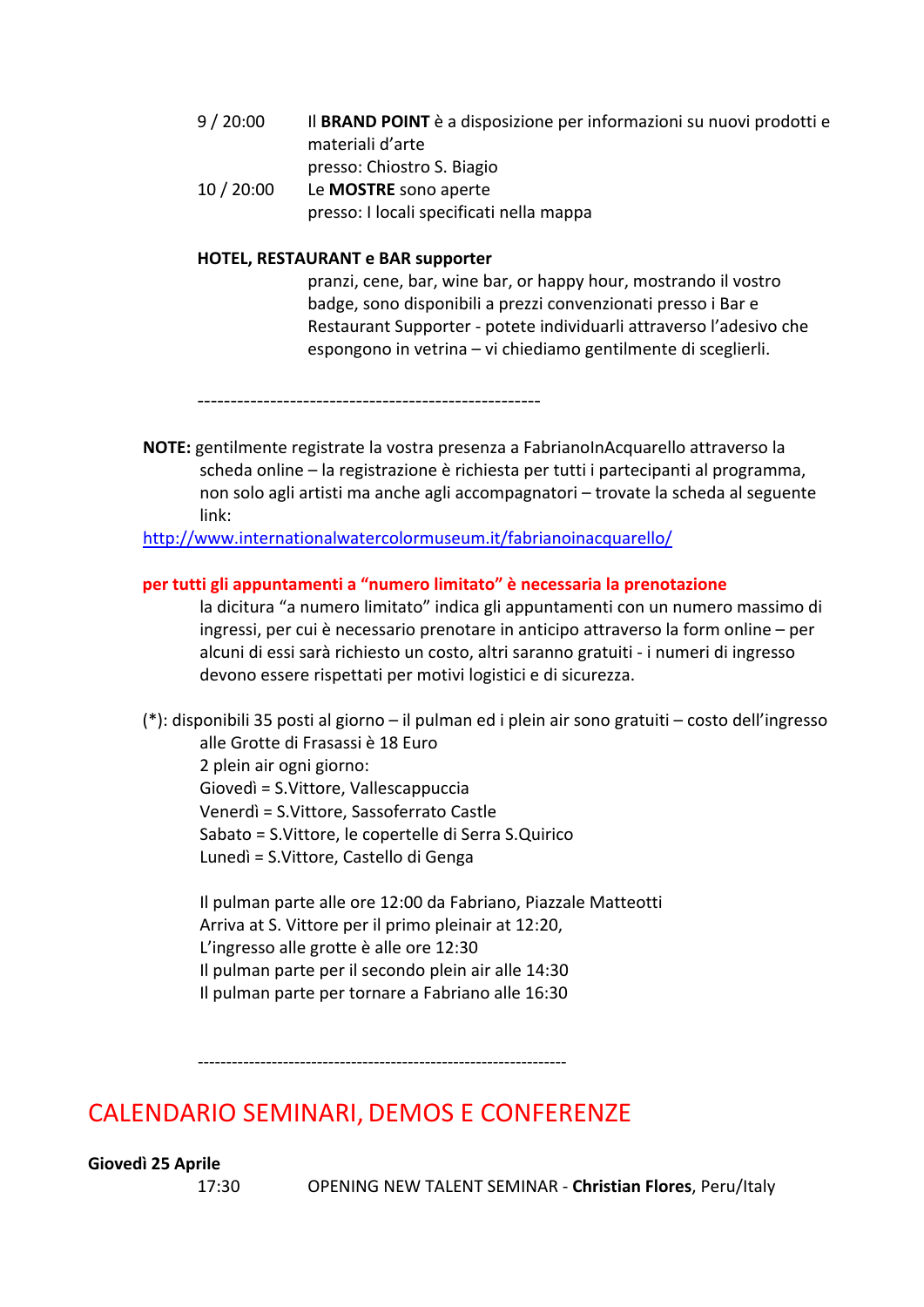# **Venerdì 26 Aprile**

| אי יש |                                                        |
|-------|--------------------------------------------------------|
| 10:00 | SEMINARIO - Sasa Marjanovic, Serbia                    |
| 13:00 | DEMO - Mona Omrani, Iran                               |
| 14:00 | DEMO - Pablo Rubén e Cesc Farré, Spain                 |
| 15:00 | DEMO - Alojz Konec e Franc Golob, Slovenia             |
| 16:00 | DEMO - Pasqualino Fracasso, Italy                      |
| 17:30 | CONFERENZA e DIBATTITO - Sergey Temerev, Russia        |
|       | "Le cinque leve di forza per un acquarello di qualità" |
| 21:30 | DEMO - Prafull Sawant, India                           |
| 22:30 | DEMO - Gonzalo Cid, Argentina                          |
|       | musica di Milosz Nosiadek r Tiger Milk, Poland         |
|       | e di Microclima, Italy                                 |

#### **Sabato 27 Aprile**

| ┅     |                                                              |
|-------|--------------------------------------------------------------|
|       | DEMO di TESTIMONIANZA: "L'acquarello creativo contemporaneo" |
| 10:00 | Teresa Jorda and Isabel Alosete, Spain                       |
| 11:00 | <b>Angelo Gorlini, Italy</b>                                 |
| 12:00 | Roberto Zangarelli, Italy                                    |
| 15:00 | SEMINARIO - Ilya Ibryaev, Russia                             |
| 17:30 | SEMINARIO - Dario Percy Callo, Peru                          |
|       |                                                              |

#### **Domenica 28 Aprile**

| 10:00 | SEMINARIO - Yuko Nagayama, Japan                                    |
|-------|---------------------------------------------------------------------|
| 13:00 | La Fe, Thailand                                                     |
| 14:00 | DEMO - Wen Ray Hugo, Taiwan                                         |
| 15:00 | DEMO - Yuri Lomkov, Russia                                          |
| 16:00 | DEMO - Xi Guo, China                                                |
| 17:30 | CONFERENZA e DIBATTITO: "Evoluzione nel mercato dei MATERIALI       |
|       | ARTISTICI" Laurin McCracken ed i maggiori produttori internazionali |

#### **Lunedì 29 Aprile**

|             | 10:00    | SEMINARIO - Thomas Schaller, USA                           |
|-------------|----------|------------------------------------------------------------|
|             | 14:00    | DEMO - Ali Abbas Syed, Pakistan                            |
|             | 15:00    | DEMO - Liao Xiao Ping, Hong Kong                           |
|             | 16:00    | DEMO - Tom Bucci, USA                                      |
|             | 17:30    | CONFERENZA e DIBATTITO: Vladimir Merchensky                |
|             |          | "La grammatica dell'Acquarello"                            |
|             | 21:30:00 | DEMO - Eudes Correja, Brazil/Portugal                      |
|             | 22:30:00 | DEMO - Jansen Chow, Malaysia                               |
|             |          | music by Vladimir Merchensky and Daniel Bejarano Casarino, |
|             |          | Argentina                                                  |
| Oggi giorno |          |                                                            |
|             |          |                                                            |

#### **Oggi giorn**

| 10 to 20:00 | tutto il giorno presso il Loggiato San Francesco, gli artisti possono |
|-------------|-----------------------------------------------------------------------|
|             | incontrarsi, tutte le performance saranno live streamed su maxi video |
|             | - il luogo è disponibile per ulteriori demo, previo accordso col      |
|             | curatore del convegno                                                 |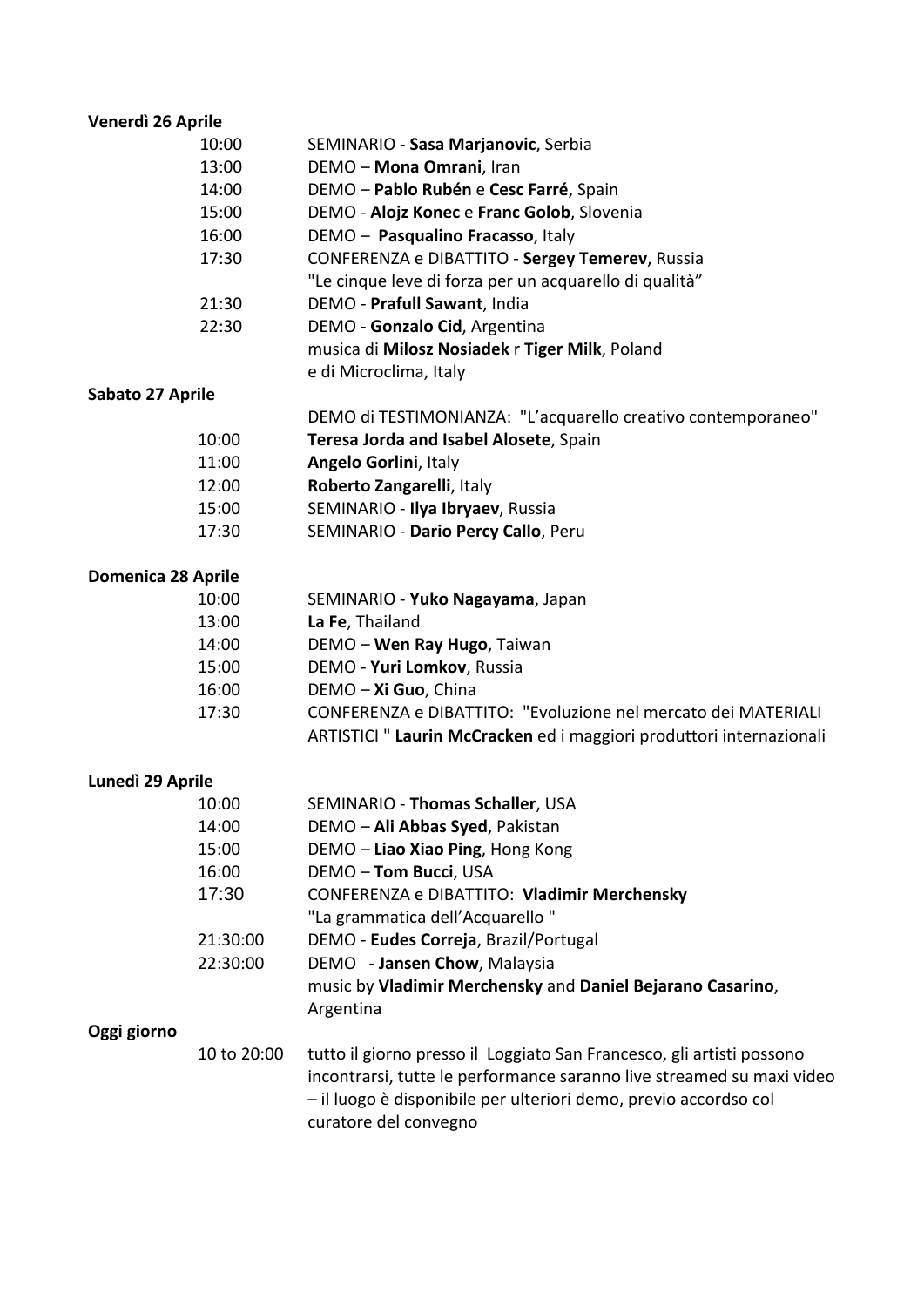Tutti I lavori realizzati durante i Seminari e le Demo, saranno messi in mostra presso International Watercolor Museum già dalle ore successive alla performance

-----------------------------------------------------------------

# CALENDARIO WORKSHOP, SCUOLA di PLEIN AIR e SKETCHING SESSION – numero limitato

#### **Giovedì 25 Aprile**

| 15 to 15:45       | ABSTRACT watercolor SKETCHING SESSION        |
|-------------------|----------------------------------------------|
| 16:15 to 17       | ABSTRACT watercolor SKETCHING SESSION        |
|                   | con Uttam Karmaker                           |
| Venerdì 26 Aprile |                                              |
| 10 to 13:00       | <b>WORKSHOP seminar con Anders Andersson</b> |
| 10 to 13:00       | PLEIN AIR SCHOOL con Claudio Castiglioni     |
|                   |                                              |
| 15 to 15:45       | NUDE watercolor sketching sessions           |
| 16:15 to 17       | NUDE watercolor sketching sessions           |

#### con **Gabriele Mazzara** and **Javier Gomesoto**

#### **Sabato 27 Aprile**

| 14 to 17:00 l | <b>WORKSHOP seminar con Kauser Hossain</b> |
|---------------|--------------------------------------------|
| 14 to 17:00   | PLEIN AIR SCHOOL con Raffaele Ciccaleni    |

#### **Domenica 28 Aprile**

| 10 to $13:00$ | WORKSHOP seminar con Roberto Andreoli e Massimiliano locco         |
|---------------|--------------------------------------------------------------------|
|               | 10 to 13:00 PLEIN AIR SCHOOL con Silvia and Roberto Cariani        |
|               | 15 to 15:45 PORTRAIT watercolor sketching sessions                 |
|               | 16:15 to 17 PORTRAIT watercolor sketching sessions con Atul Panase |

#### **Lunedì 29 Aprile**

| 10 to 13:00 WORKSHOP seminar con Didier Brot "pittura su carta sintetica" |
|---------------------------------------------------------------------------|
| 10 to 13:00 PLEIN AIR SCHOOL con Minh Dam                                 |
| 15 to 15:45 STILL LIFE watercolor sketching sessions                      |
| 16:15 to 17 STILL LIFE watercolor sketching sessions                      |
| con Giovanni Balzarani                                                    |

-----------------------------------------------------------------

I LUOGHI DELLE MOSTRE – aperto ogni giorno dalle 10:00 alle 20:00